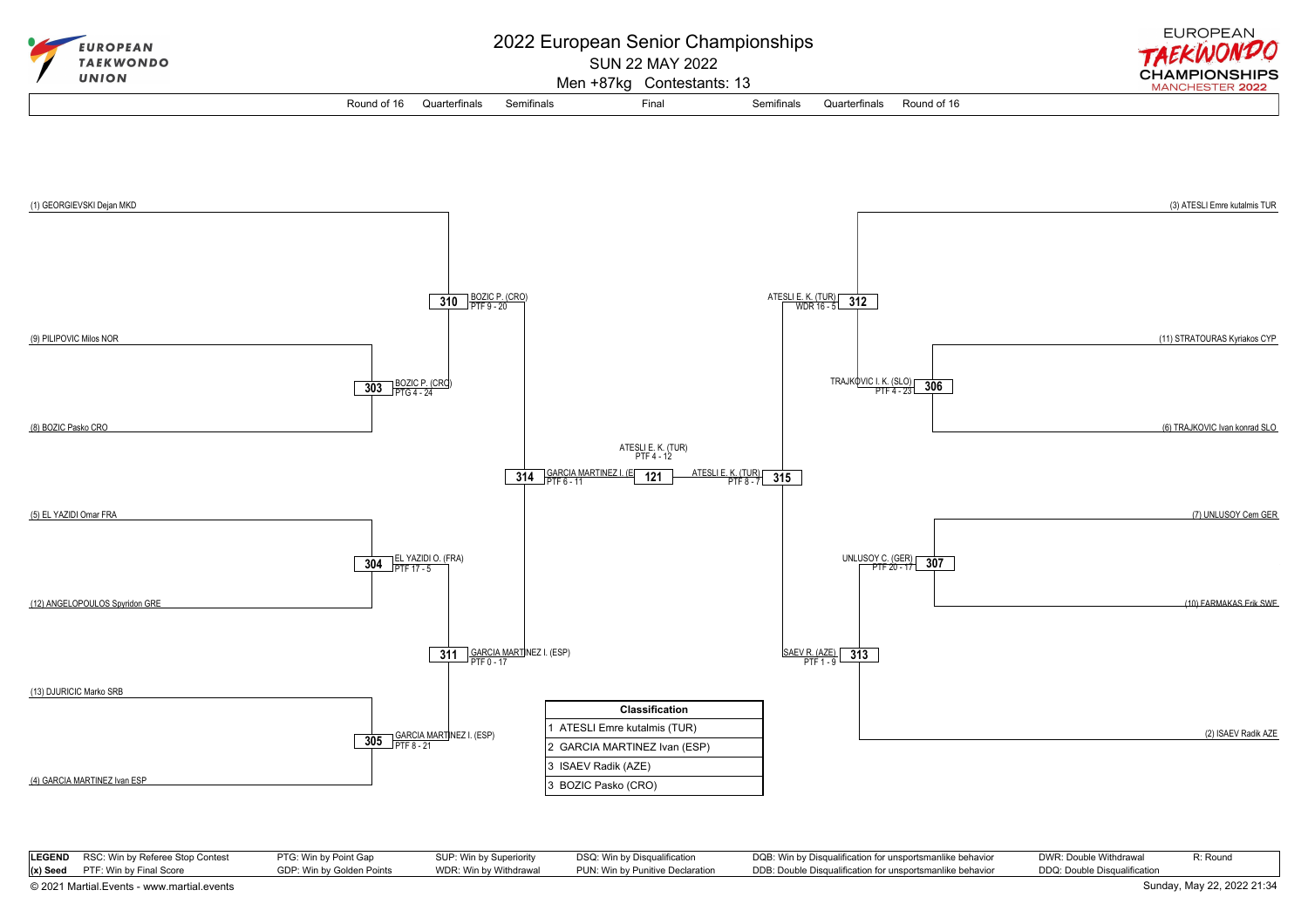

| <b>LEGEND</b> RSC: Win by Referee Stop Contest | PTG: Win by Point Gap     | SUP: Win by Superiority | DSQ: Win by Disqualification     | DQB: Win by Disqualification for unsportsmanlike behavior | DWR: Double Withdrawal       | R: Round |
|------------------------------------------------|---------------------------|-------------------------|----------------------------------|-----------------------------------------------------------|------------------------------|----------|
| $(x)$ Seed PTF: Win by Final Score             | GDP: Win by Golden Points | WDR: Win by Withdrawal  | PUN: Win by Punitive Declaration | DDB: Double Disqualification for unsportsmanlike behavior | DDQ: Double Disqualification |          |

[© 2021 Martial.Events - www.martial.events](https://www.martial.events) Sunday, May 22, 2022 21:34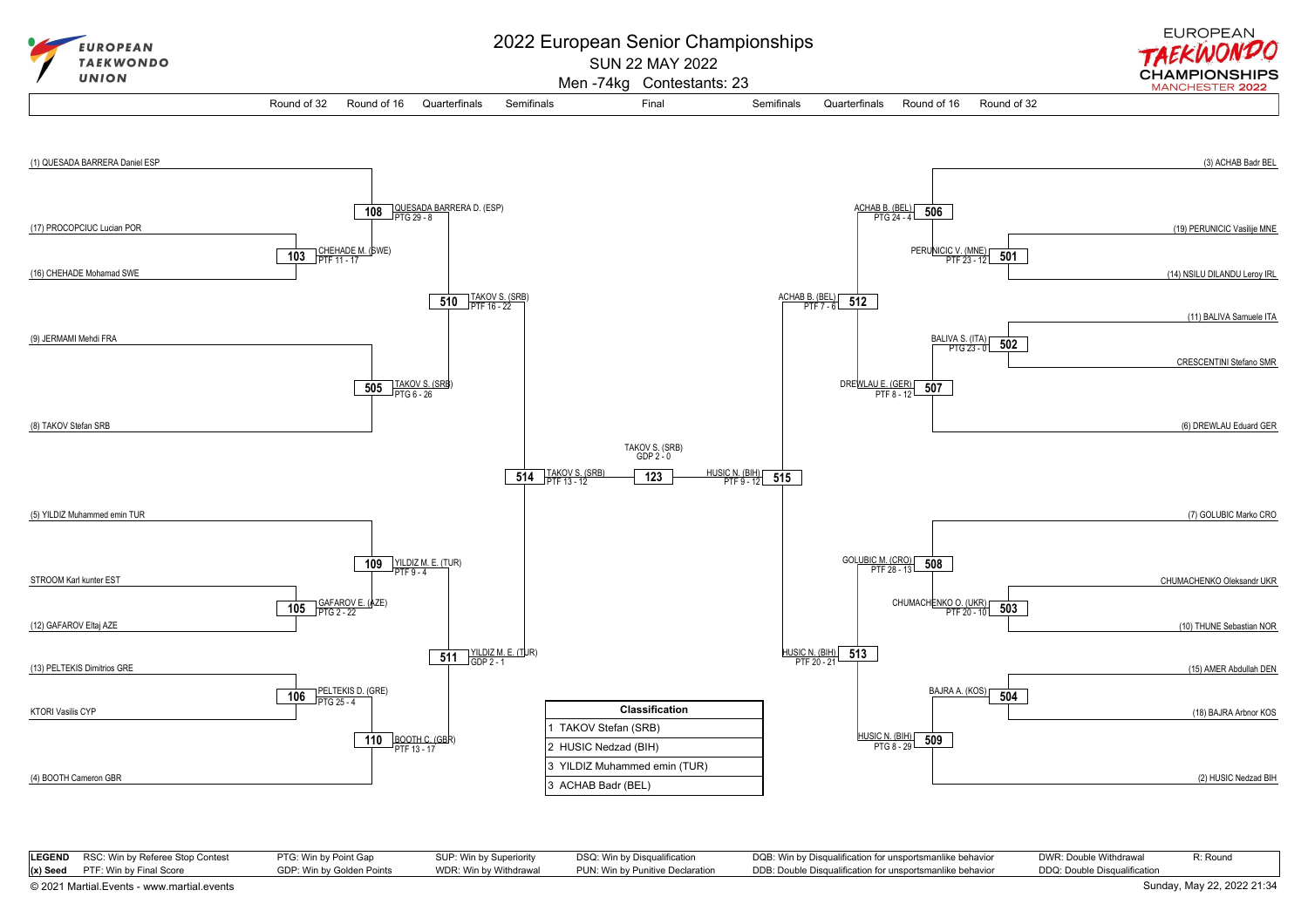

| LEGEND RSC: Win by Referee Stop Contest | PTG: Win by Point Gap     | SUP: Win by Superiority | DSQ: Win by Disqualification     | DQB: Win by Disqualification for unsportsmanlike behavior | DWR: Double Withdrawal       | R: Round |
|-----------------------------------------|---------------------------|-------------------------|----------------------------------|-----------------------------------------------------------|------------------------------|----------|
| $(x)$ Seed PTF: Win by Final Score      | GDP: Win by Golden Points | WDR: Win by Withdrawal  | PUN: Win by Punitive Declaration | DDB: Double Disqualification for unsportsmanlike behavior | DDQ: Double Disqualification |          |